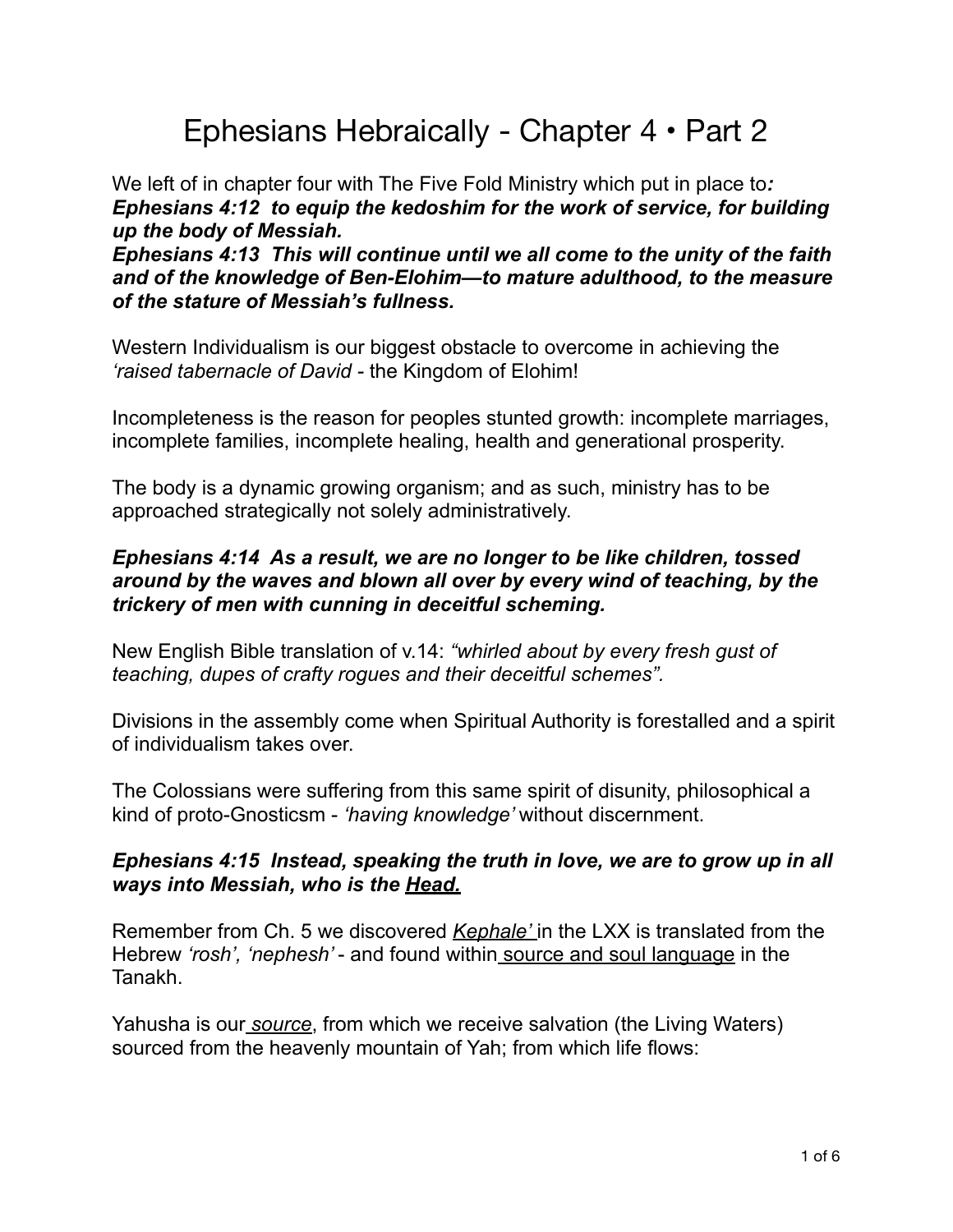#### *Ephesians 4:16 From whom the whole body fitly joined together and compacted by that which every joint supplieth, according to the effectual working in the measure of every part, maketh increase of the body unto the edifying of itself in love.*

#### **Exodus 26. the boards and sockets of the Tabernacle:**

*"Set in order one against each other." "Mishilabot ishshah el echotah - and equally connected, each one to it's sister."* 

'*Tenon' - 'Yated'* = *'nail' -* a nail will hold the structure of the congregation together making the whole equally connected, each one to it's sister. Masoretic text *'Yated'* is spelled *'Yadot''* = *'hand.'*

**LXX and Masoretic** = *"nailed hand holds the whole structure together."* 

Yeshua was more than a carpenter! Greek *tektōn - 'carpenter'*. Hebrew *charash - 'designer'/'architect'.* 

#### **Exodus 26:30** *And you shall raise up/quwm the Tabernacle according to the fashion of it that was shown you on the mount.*

Shall raise up - Hebrew*/'quwm'* - 'the Tabernacle'. LXX *'raise up' - 'anasteseis' -* in the Brit = *RESURRECTION!*

**Exodus 26:15 Make boards** *for the tabernacle of shittim wood standing up. Make forty sockets of silver under the twenty boards; They shall be coupled together beneath, and they shall be coupled together above the head of it unto one ring:* 

*Make bars of shittim wood; Overlay the boards with gold, and make their rings of gold for places for the bars: and thou shalt overlay the bars with gold. 30 And thou shalt rear up the tabernacle according to the fashion thereof which was shewed thee in the mount.* 

Silver - the currency of man.

*Ephesians 4:17 So I tell you this, indeed I insist on it in the Master—walk no longer as the pagans do, stumbling around in the futility of their thinking.*

*Ephesians 4:18 They are darkened in their understanding, alienated from the life of Elohim because of the ignorance in them due to the hardness of their heart.*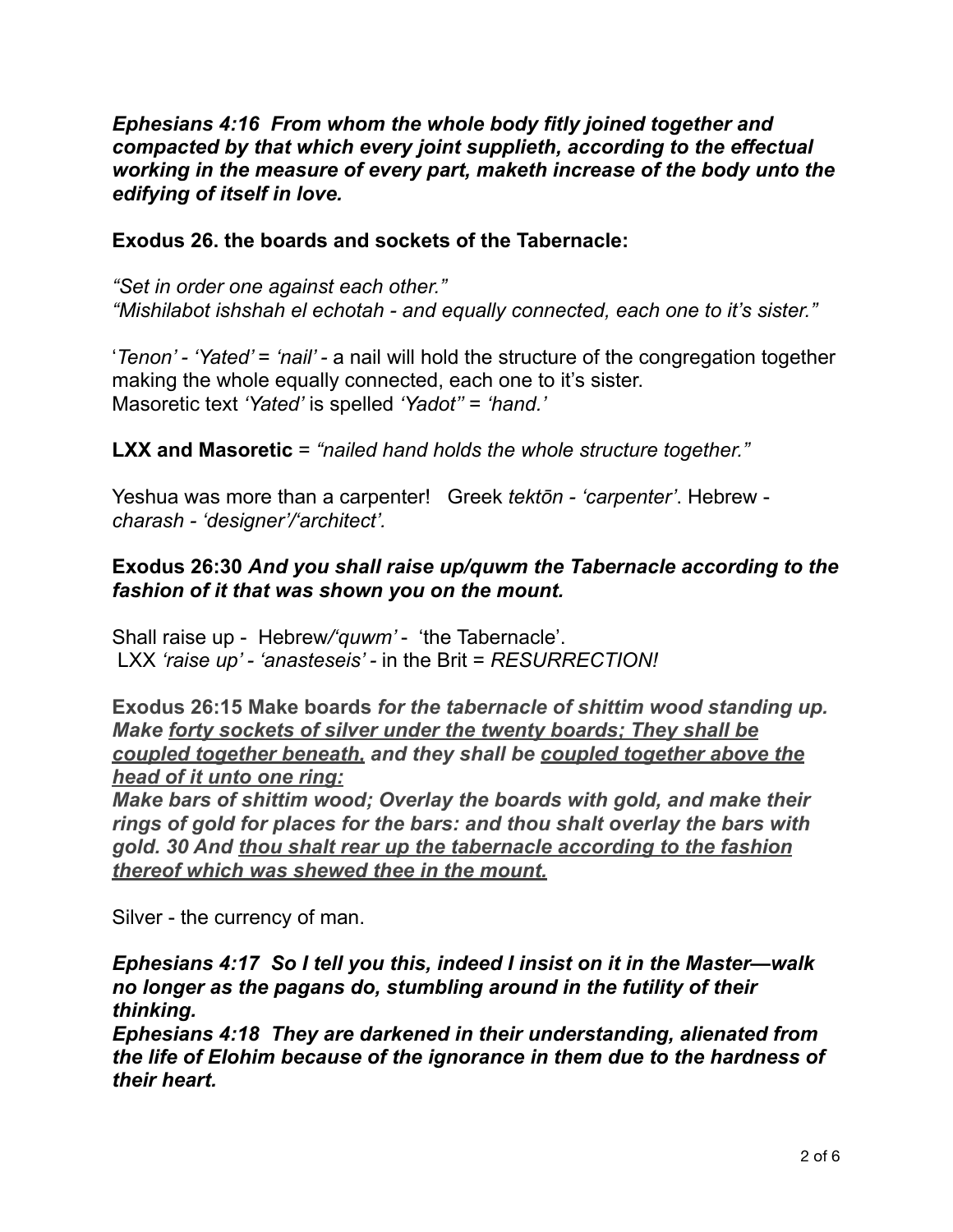#### *Ephesians 4:19 Since they are past feeling, they have turned themselves over to indecency for the practice of every kind of immorality, with greed for more.*

One such practice: Jeremiah 10:2*: Learn ye not the ways of the heathen, …..For the customs of the heathen are vainity; they cut down a tree out of the forest, the work of the decorator, with a saw. They are beautified with silver and gold tinsel, they afix them with hammers and nails; they will set them up upon stands so they may not topple.* 

#### 2 questions:

- 1. Why did George Washington cross the Delaware River, on the night of December 25, 1776?
- 2. Who were the Hessian forces in Trenton, New Jersey, and why were they so surprised by this attack.

Christmas was banned by the Puritans in England in 1644. The Puritans of New England followed suit. Christmas was outlawed in Boston from 1659 to 1681, and the Plymouth colony made celebrating Christmas a criminal offense.

Christmas didn't even become a legal holiday until 1856 in New England they've only been bewitched by this form of apostate Christian syncretism for 150 years.

*Ephesians 4:20 However, you did not learn Messiah in this way— Ephesians 4:21 if indeed you have heard Him and were taught in Him, as the truth is in Yahusha.*

*Ephesians 4:22 With respect to your former lifestyle, you are to lay aside the old self corrupted by its deceitful desires,*

*Ephesians 4:23 be renewed in the spirit of your mind,*

*Ephesians 4:24 and put on the new self—created to be like Elohim in true righteousness and holiness.*

Israel's chief undoing was syncretism, how do we think we''ll fare any different in an economy of grace?

*Jeremiah 13:10 , you refuse to hear my words, and walk in the imagination of your own heart, and walk after other gods, to serve them, and to worship them.*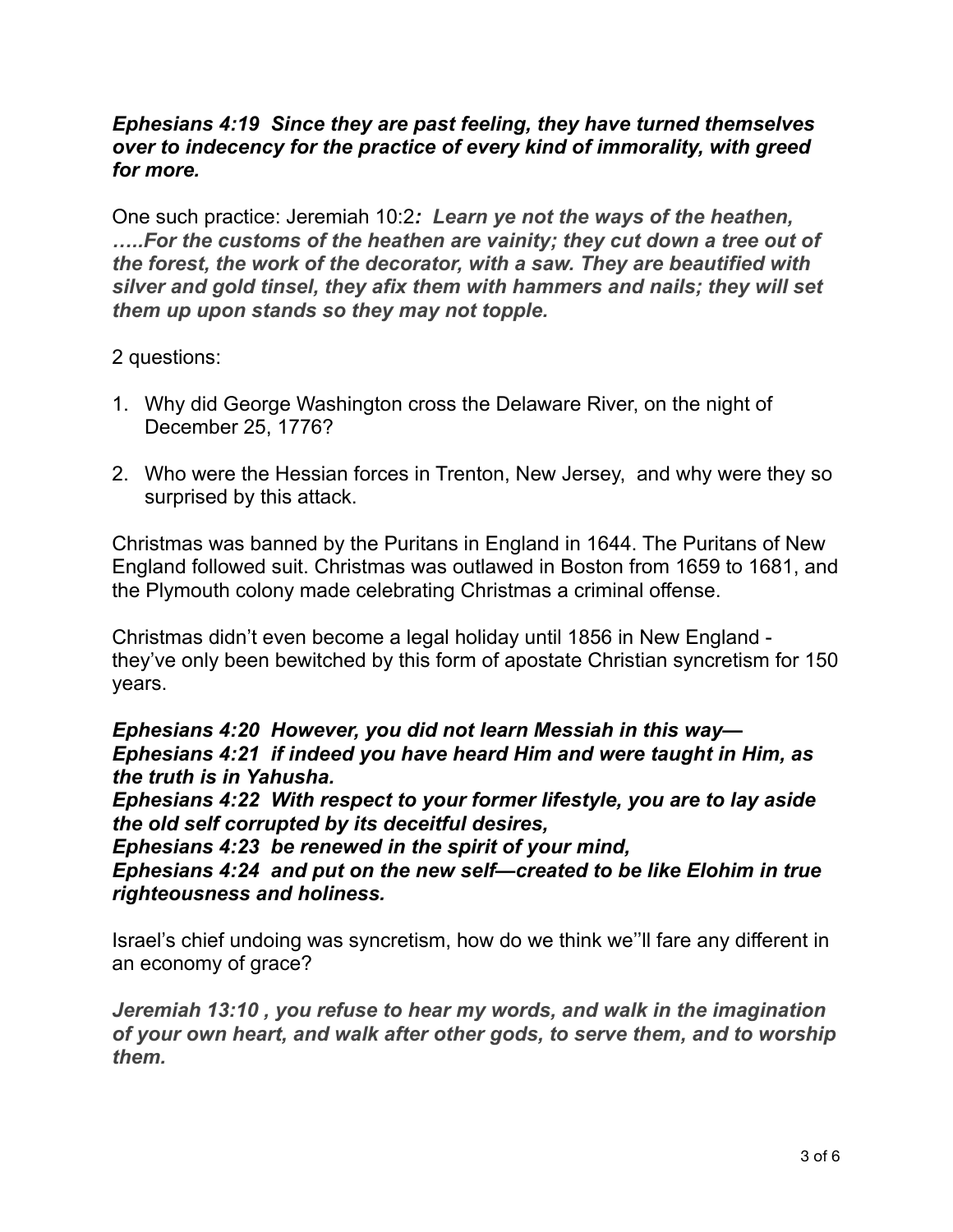Incorporation into the Commonwealth of Israel brings with it an expectation of obedience to YHWH's Torah and setting aside of non biblical pagan customs.

#### *Ephesians 4:25 So lay aside lying and "each one of you speak truth with his neighbor," for we are members of one another. Ephesians 4:26 "Be angry, yet do not sin." Do not let the sun go down on your anger. Ephesians 4:27 nor give the devil a foothold.*

The pagan way of life that encapsulates Christmas is characterized by an insatiable desire to participate in more and more forms of cultural festivity; refusing to address the reality of the bible, history and syncretism in the life of a believer.

There's a clear re-working of already received and accepted teaching's from the Tanakh here: Psalms, Isaiah and Zachariah. The first century assembly was undoubtedly being taught from the Tanakh.

*Zachariah 8:16 These are the things that you shall do; Speak you every man the truth to his neighbour; execute the judgment of truth and peace in your gates: 17 And let none of you imagine evil in your hearts against his neighbour; and love no false oath: for all these are things that I hate, saith . יהוה*

*Ephesians 4:28 The one who steals must steal no longer—instead he must work, doing something useful with his own hands, so he may have something to share with the one who has need.*

Addressing the slave class.

*Ephesians 4:29 Let no harmful word come out of your mouth, but only what is beneficial for building others up according to the need, so that it gives grace to those who hear it.*

*James 1:19 So then, my beloved Yisraelite brothers, let every man be swift to hear, slow to speak, and slow to anger: 20 For the wrath of man does not bring about the tzedakah of vuvh. 21 Therefore lay aside all filthiness and overflow of wickedness and receive with humbleness the engrafted Torah, which is able to save your souls.*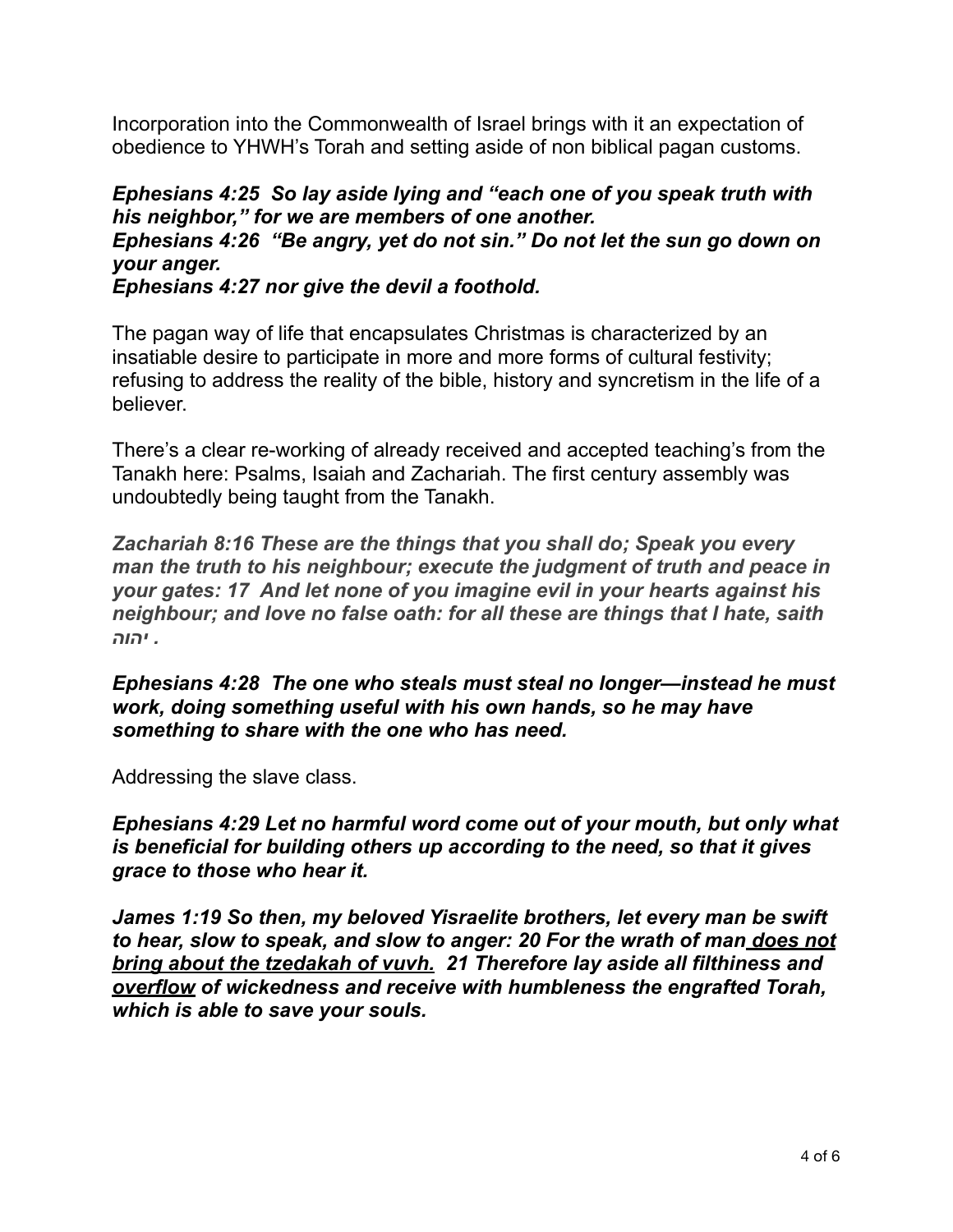We're all made, collectively in the image of an angry Elohim!

We need to learn how to harness the anger within us and direct it from its divine origin.

There's a good anger and bad anger - *it's never neutral!* 

The Scriptures are full of anger, in-fact they're a record of anger - the anger of יהוה *and* the anger of man! Kadosh -Tzadik, anger of יהוה - confronting the unholy, unrighteous anger of man! *Our ways, our rights, our kingdom verses the His ways, His righteousness and His Kingdom!* 

These two angers, the anger of יהוה and the anger of man run through the veins of Scripture, they can never coexist! In-fact they're on a collision course, an inevitable collision course and that collision course, is the wrath of יהוה nailing Yahusha to the tree & the wrath of man doing the very same thing!

 We manifest our anger in wickedness and יהוה manifests His anger in righteousness!

*'Be angry and not sin'!* Redeem our anger, transform it and restore it into righteousness!

# *James 1:20 For the wrath of man does not bring about the tzedakah of vuvh.*

Our anger is active its productive , it's pursuing something, it's not aimless and random its actively seeking something! It has a purpose and attempts to achieve something!

*'let every man be swift to hear, slow to speak, and slow to anger:'* - its active and productive!

Idolatry is the heart of it, the heart of all our anger!

# **Four personality types:**

- 1. easily angered, easily calmed he looses what he gains
- 2. hard to anger, hard to calm what he looses he gains
- 3. hard to anger and easy to calm a righteous man
- 4. easy to anger and hard to calm, a truly wicked man.